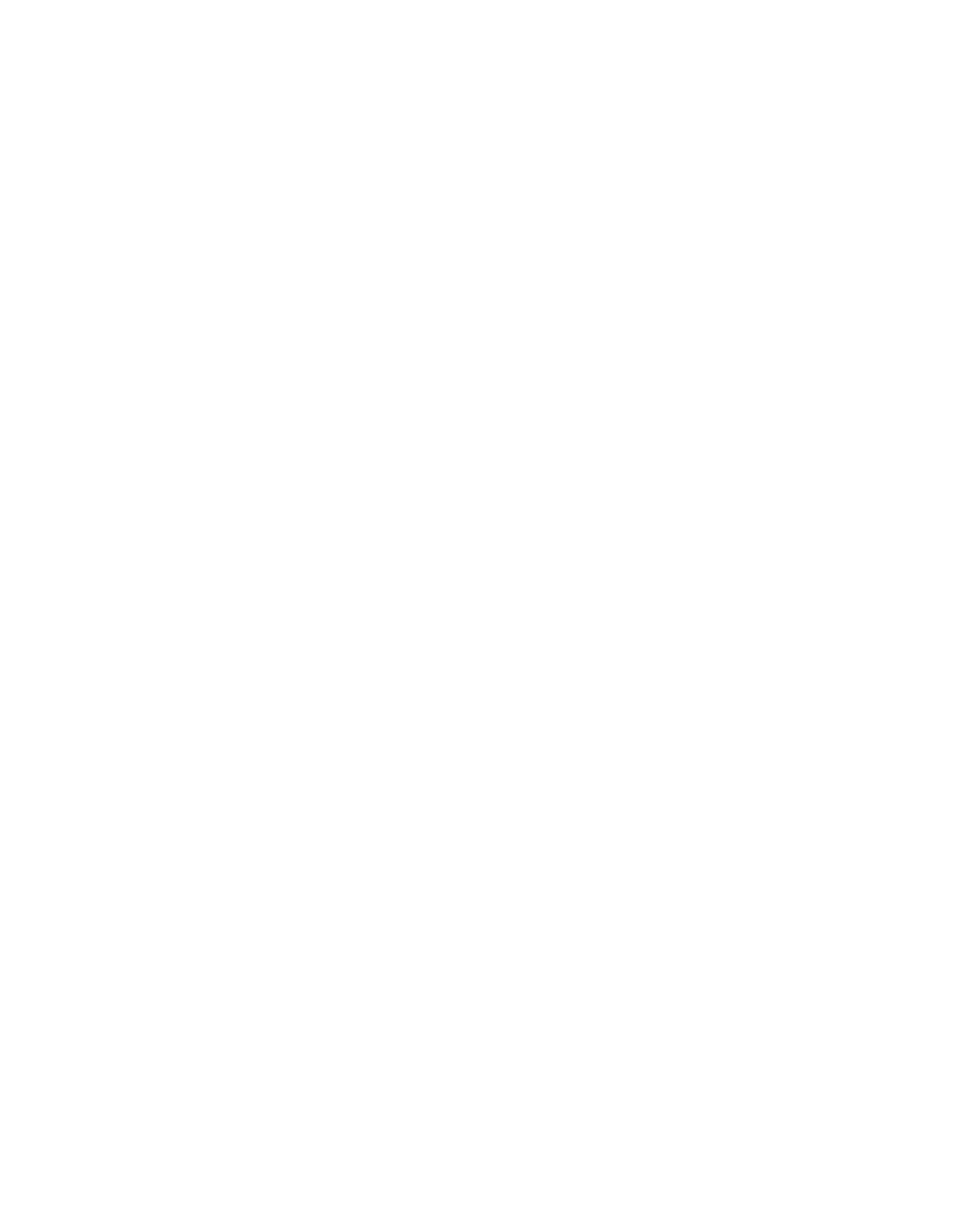

## Welcome to The GrandWay Events Centre!

On behalf of The Grand Family, we would like to thank you for exploring the opportunity to celebrate your special day at The GrandWay. Our team shares the idea that every event we host is an experience, your experience, and we will work with you to ensure that your wedding POPs!

Our team is professional and approachable. We take pride in executing your event with a smile. For our pop-up weddings, hosted in one of our elegant ballrooms, we partner with local professionals who are experts in their field and share the same vision as us—to execute a simplified, intimate, and elegant wedding. We take care of the complexities of wedding planning so all you have to do is show-up and enjoy your day.

Thank you for considering us as your wedding venue and we can't wait to make your wedding GRAND!

# Your All-Inclusive Pop-Up Wedding

From walking down the aisle, to appetizers and speeches, you will spend your wedding at The GrandWay in one of our beautiful Grand Banquet Halls. (Depending on the season/weather, our outdoor patio could be used.)

- Guests arrive at the designated hall
- Walk down the aisle to music provided by Rob Dice
- Wedding ceremony is performed by Officiant Bill Judge (approx. 20 minutes)
- Cutting of your personal wedding cake baked in-house by a GrandWay Chef
- The room shifts into a cocktail reception with appetizers, bubbly, and well wishes

Your Wedding at The GrandWay will be:

- Accompanied by beautiful acoustic music provided by Rob Dice
- Decorated with our in-house décor or feel free to supply your own
- Garnished with flower bouquets and boutonnières from Buds and Blossoms Farm
- Captured by one of our talented photographers

# All-Inclusive Package - \$3,485\*

The package pricing includes up to 25 attendees for 2 hours.

#### Want to invite more guests?

You can add up to a maximum of 25 additional attendees at an extra cost of \$53 per person. (50 people max.)

\*At The GrandWay, we have committed to providing a living wage to the dedicated hospitality staff who deliver our events. For this reason you will not see gratuity as an addition to our pricing, however, all prices do remain subject to HST at 13%.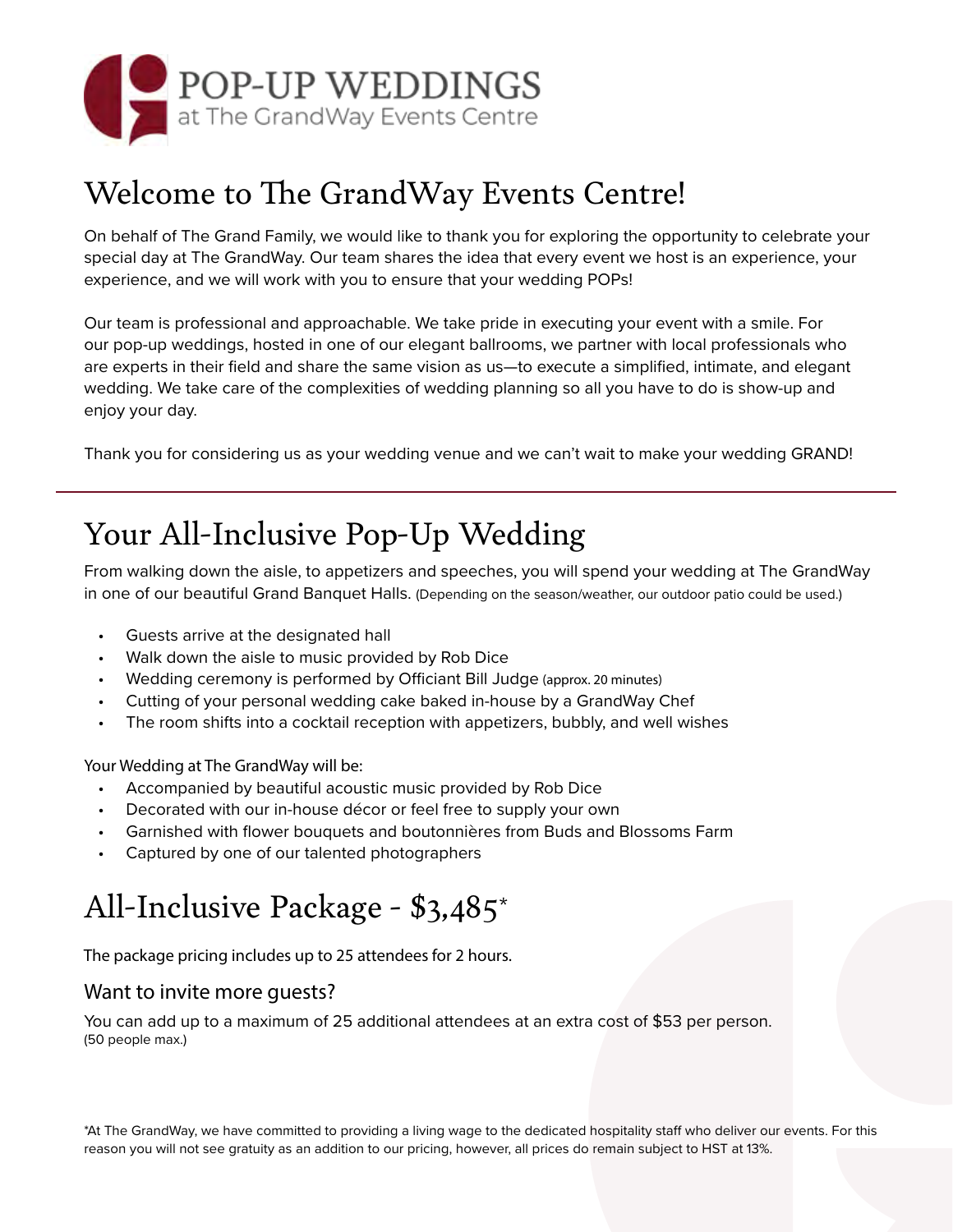

### Wedding Officiant: Bill Judge

For your wedding, Bill will be the officiant of your "simply sweet" ceremony. This includes a reading, vows (you may write your own if you want), and ring exchange. The ceremony will be full of meaning, yet short and sweet at approximately 20 minutes long.

#### Meet Bill

As a Wedding Officiant and experienced public speaker, he looks forward to making your wedding ceremony a fun, joyous, and memorable experience for all involved. He has a lifelong passion of working with and serving people. Bill is an outgoing people person with a sense of humour, along with a serious side too. He likes to help couples reflect their personality and values during one of life's most important days – their wedding day.





#### [billjudge.ca](http://www.billjudge.ca/)

[allseasonsweddings.com/en/wedding-officiants/profile/bill-judge](https://allseasonsweddings.com/en/wedding-officiants/profile/bill-judge)

[@billjudgeweddingofficiant](https://www.facebook.com/billjudgeweddingofficiant)

### Musician: Rob Dice, Vocalist & Guitarist

Music helps us define the moments in life that really matter. Your wedding ceremony will be touched by live music as guests are being seated, the entrances of the wedding party, the bride, the signing of the register, and the recessional. Following the ceremony, live music will flow as family and guests celebrate your union.

#### Meet Rob

For as long as Rob can remember, music has been a force in his life. After many years of touring and playing across the country, Rob loves bringing his music to couples on their wedding day. Whatever the style of music, live music is a perfect accompaniment to your wedding day.





[parodiceproductions.com](https://www.parodiceproductions.com/) f [@parodiceproductions](https://www.facebook.com/parodiceproductions)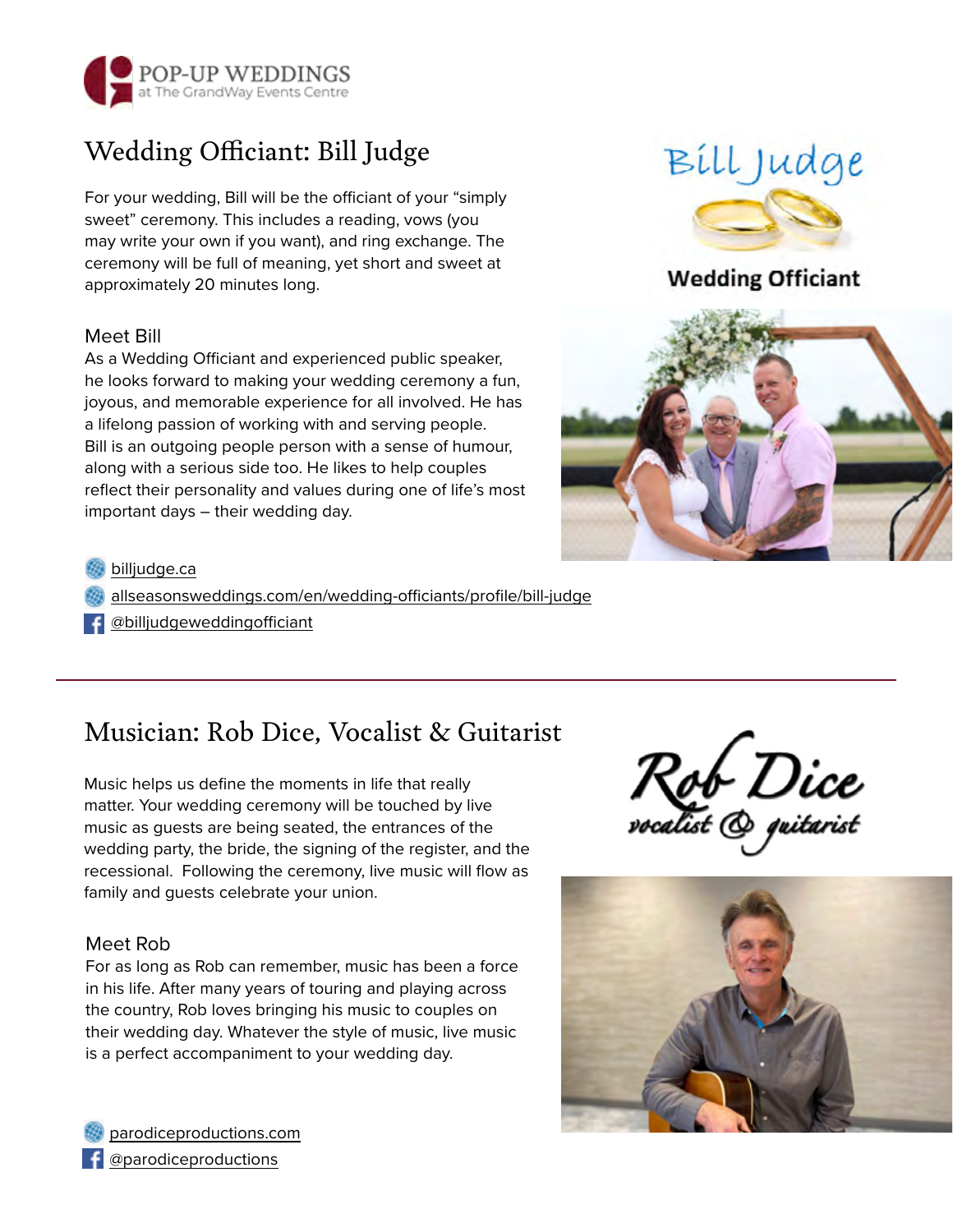

### Photographer: Chantel Dirksen

At Chantel Dirksen Photography, our aim is to create beautiful images showcasing the love, laughter, and happiness you will reflect back on for years to come. During your two hours, Chantel will be exclusively shooting your wedding. Couples will receive at least 100 digital images, with the option to purchase more digital files, as well as prints and albums.

#### Meet Chantel

With 10 years of experience in the wedding industry, Chantel has captured everything from large-scale weddings to intimate elopements. She loves to serve others and capture photos on one of the happiest days in a couple's love story. When she's not photographing weddings, you can find her spending time outdoors, with her friends or husband and sweet golden retriever on their farm outside of Guelph.



- f @[chanteldphotography](https://www.facebook.com/chanteldphotography)
- **o** @[chanteldirksenphotography](https://www.instagram.com/chanteldirksenphotography/)

### Photographer: Trevor Witt

For your wedding day, Trevor takes pride in making sure you are comfortable and confident. He enjoys thinking outside the box and creating a fun environment for you and your guests. Since this is one of the most memorable days of your life, he will capture those intimate and loving moments so you can cherish them for many years. In addition to a selection of digital images, Trevor is able to also provide a 2 mins recap video of your wedding for an additional \$300.

#### Meet Trevor:

Trevor is a lifestyle and wedding photographer that loves capturing life's special moments. Over the past years, he has developed an expertise in photography and videography. His relaxed and fun personality makes him a great candidate to be your photographer for your wedding day!





[trevorwitt.ca](https://trevorwitt.ca/)

**o** [@visualize\\_my\\_art](https://www.instagram.com/visualize_my_art/)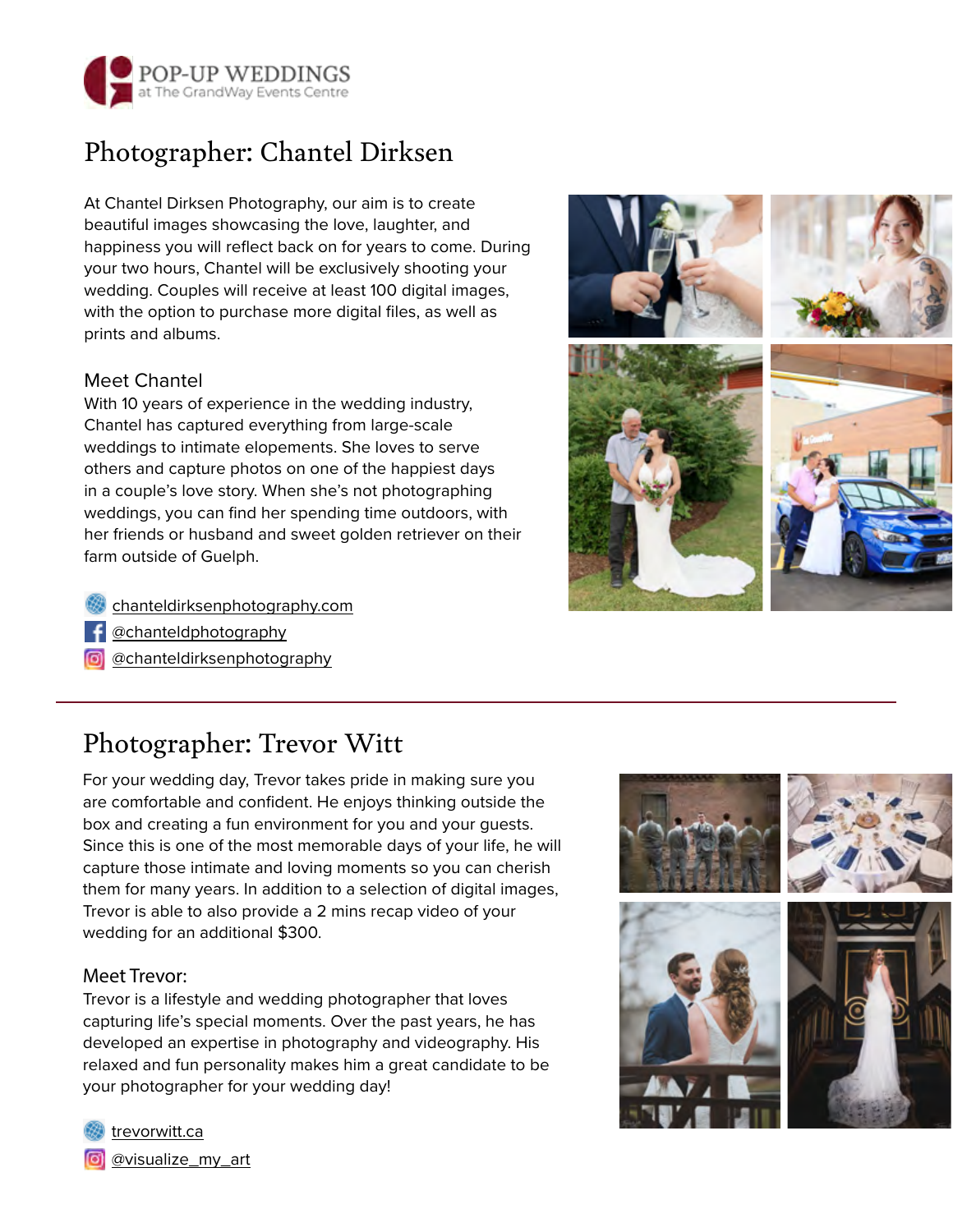

### Photographer: Jessica West

#### Based out of the Elora/Fergus area, Jessica West Photography provides commercial, lifestyle, landscape, and wedding photography. Your package includes 100 images of your choice in colour and black and white with the option to purchase more. During the two hours Jessica will capture every moment of the wedding and she is always open to any special requests the bride and groom may have.

#### Meet Jessica

Jess is inspired by people and their stories, she wants to tell your story, capture the emotion of a moment, and capture that special connection through spontaneous, fun and breathtaking imagery that will be cherished for years to come. She is so incredibly grateful for being able to do what she is passionate about, and it's something she falls in love with more and more everyday. Jess is so excited to capture these special moments with you.



[jessicawestphotography.com](http://jessicawestphotography.com)

- [@jessicawestphoto](https://www.facebook.com/jessicawestphoto)
- **o** [@jessica\\_West\\_Photography](https://www.instagram.com/jessica_west_photography/)

### Florist: Annet Selles, Buds and Blossoms Farm

At Buds and Blossoms Farm, we not only grow vegetables to feed our community, but we also offer floral designs throughout the year, such as seasonal outdoor planters, wreaths, or other floral designs for specific occasions. One of our specialties is creating floral designs for weddings. These include floral bouquets, boutonnières, corsages, and centrepieces made with fresh or faux flowers to garnish your beautiful day.

#### Meet Annet

Annet has been in the floral industry for over 30 years. Wedding floral designs are her favourite thing to create. She is always excited to be part of a couples most beautiful day. One of her joys in life is working with flowers and bringing a smile to those receiving them. After 29 years of marriage, Annet and her husband (a landscaper) take pride working together in their gardens. They grow a variety of vegetables, pumpkins, and flowers, servicing the local community.



Chantel Dirksen Photography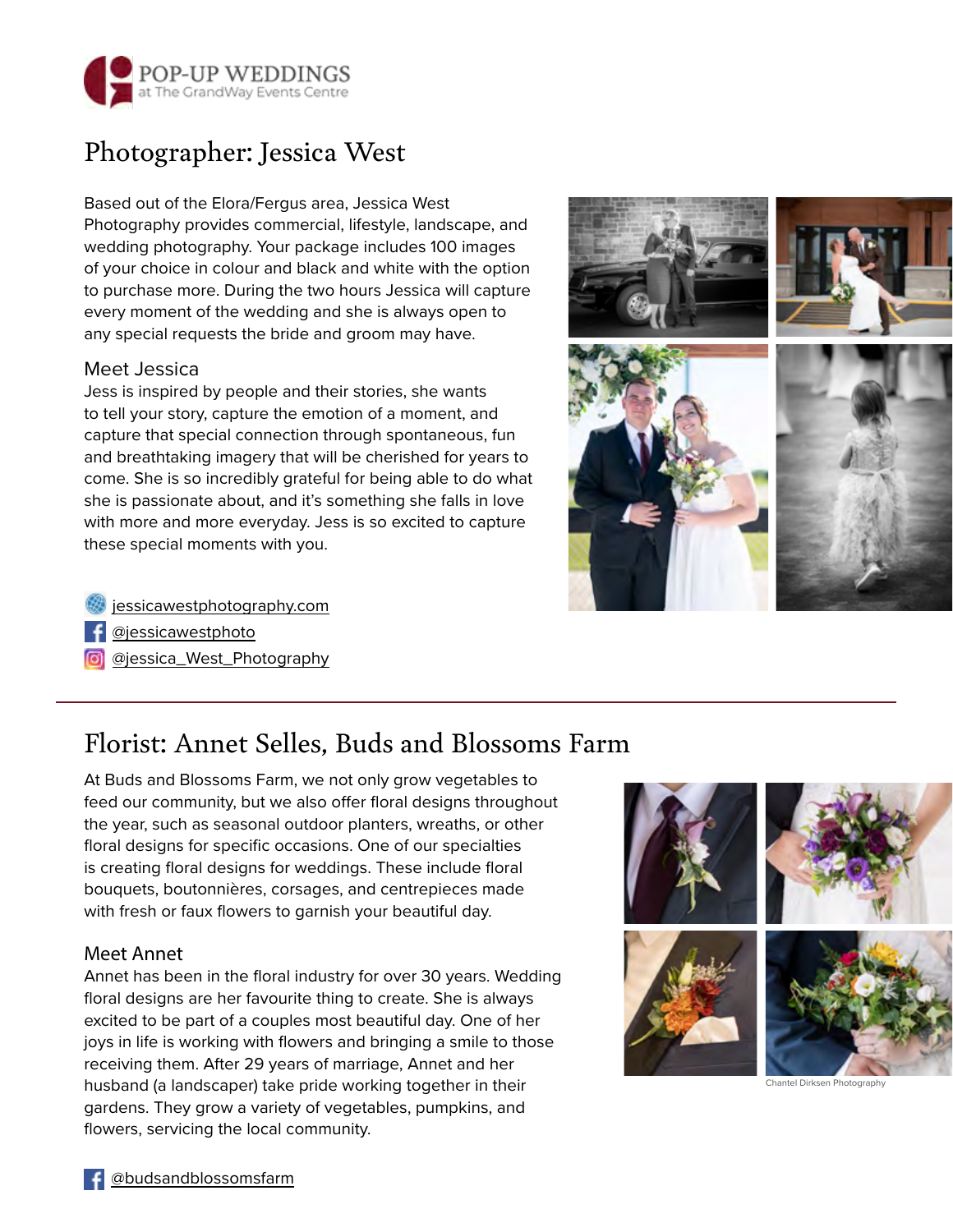



### Venue: The GrandWay Events Centre

The GrandWay Wedding Team will ensure that your day is everything you imagined. One of our team members will help bring your vision to life through decoration, organization, day of coordination, and everything in-between.

#### About the Venue

Our new venue has a wide range of spaces for every type of event. Our 53-acre property is located minutes from the beautiful village of Elora, which will provide you with the opportunity to capture wedding pictures that are the envy of all!

**CONNECT WITH ONE OF OUR WEDDING COORDINATORS AND LET US MAKE YOUR VISION COME TO LIFE ON YOUR BIG DAY!** 

### Day of Coordination

We have a dedicated team of Wedding Coordinators that are here to make your wedding dreams come true. Our philosophy is that every event we hold is an experience—your experience. We are professional yet approachable, we take a down-to-earth approach to wedding planning and welcome you to tap into our vendor network and expertise when bringing your vision to life.



### Food & Beverage

We have a highly-skilled kitchen team operating under the amazing leadership of Tyler Dallner, our Head Chef, and Emma Brook, our Food and Beverage Supervisor. Between them they bring over 30 years of experience as chefs in the hospitality industry. Our hospitality team always put their heart into everything they prepare for our guests. We are committed to providing the highest quality of food, made in house, using fresh, local produce, and flavours of the season.





[@grandwayevents](https://www.facebook.com/grandwayevents)

[@thegrandwayeventscentre](https://www.instagram.com/thegrandwayeventscentre/)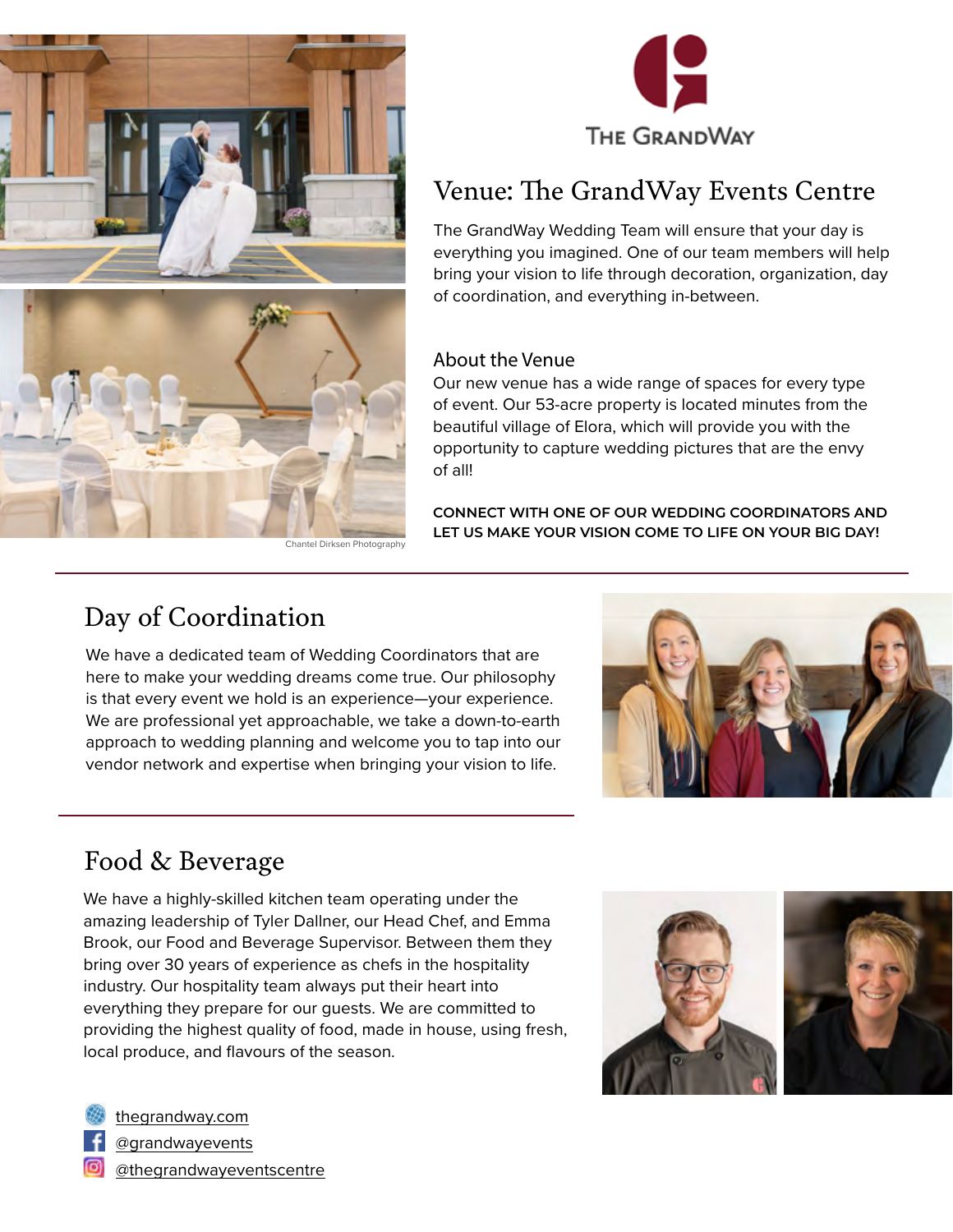

### Appetizer Selections

Following your wedding ceremony, a delicious spread of hot and/or cold appetizers will be served by our team for the duration of your time at The GrandWay. You can choose four options from the following list:

#### Meat and Seafood

- Braised Meatballs in a local honey and garlic glaze
- Crispy Spring Rolls filled with chicken and cilantro served with red chili sauce
- Marinated Chicken Satay with sweet, hot, and sour thai dipping sauce
- Crispy Local Prosciutto Wrapped Asparagus
- Vodka Smoked Salmon Bagel Crostini with dill cream cheese
- Classic Cocktail Jumbo Shrimp with Marie Rose sauce

#### Plant-Based

- Spanakopita filo pastry stuffed with spinach, feta, garlic, and cream cheese
- Crispy Spring Rolls filled with bean sprout and green onion served with red chili sauce
- One-Bite Wild Mushroom Tart with gruyère cheese
- Tomato and Olive Bruschetta



Chantel Dirksen Photography

### Wedding Cake

Enjoy an in-house made two-tiered vanilla or chocolate wedding cake, that can be customized with fresh flower accents to match your wedding colours.

### Reception Beverages

#### Sparkling Wine Toast\*

A glass of bubbly will be included for each of your guests (of legal drinking age) following the ceremony. Take this time to raise a glass with your guests and cheers to your new marriage!

\*Can be exchanged for a "Mimosa toast" for our earlier time slots!

#### Consumption Bar

Either a cash or host bar will be available upon request if you would like to give your guests the option to enjoy a drink during the reception period. Including standard bar rail, domestic beer, and Ontario VQA House Red and White Wine.



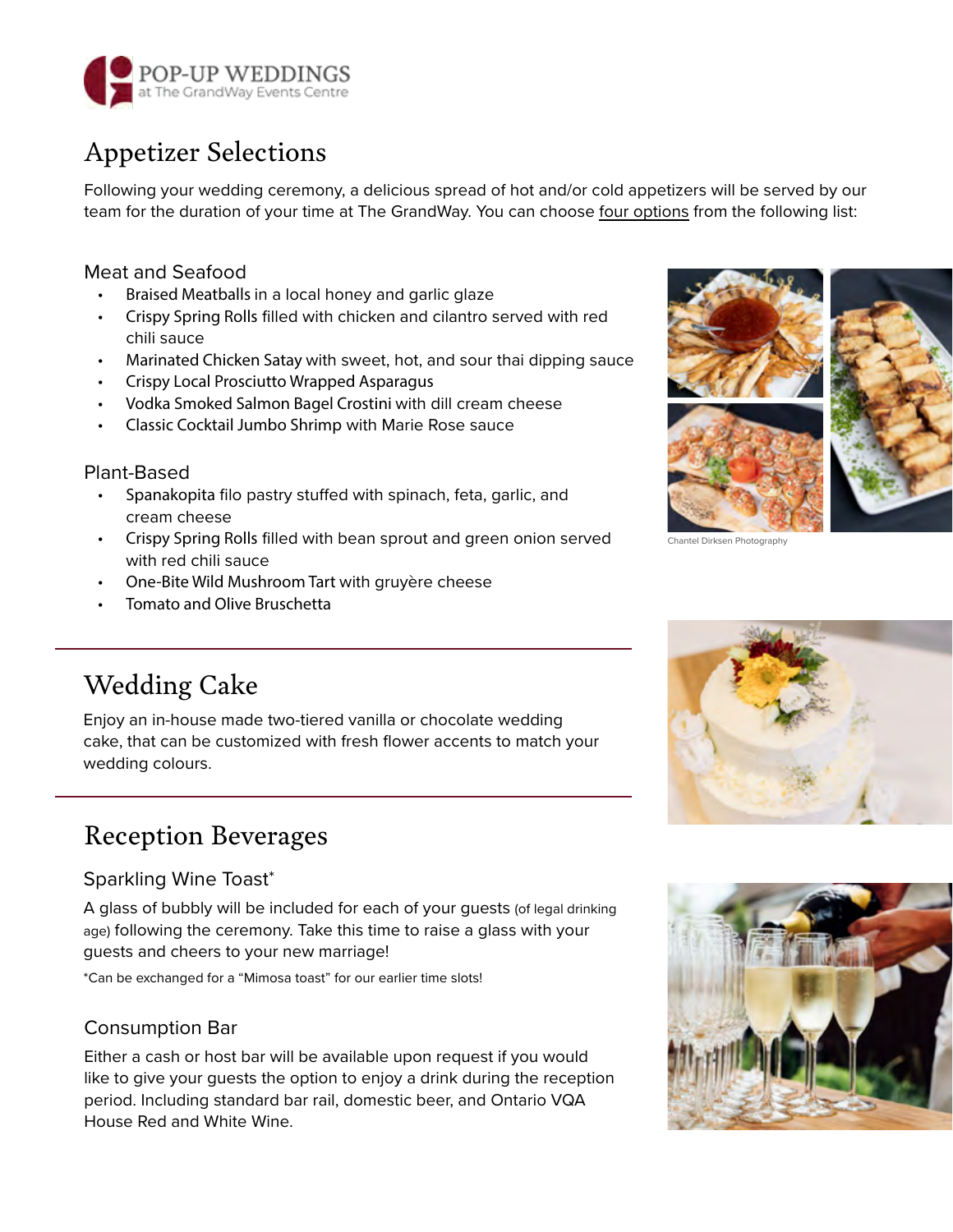

### How to book your Pop-Up Wedding?

Now that you know what a pop-up wedding is, here are your next steps to book a date:

#### 1) Connect with our team.

We encourage you to reach out to one of our skilled Wedding Coordinators to secure your time slot, ask any questions you may have, and begin the planning proccess.

#### 2) Pick what time.

Each wedding is two-hours in length, during which time you will have exclusive access to one of our brand new banquet halls. Please reach out to our events team to find out which time slots are available.

#### 3) Provide your deposit.

A deposit will be required prior to the wedding date, this is to secure your booking with us.



# Contact Us

Connect with our Wedding Coordinators: [bookings@thegrandway.com](mailto:bookings%40thegrandway.com?subject=Pop-Up%20Wedding%20Inquiry) (519)846-5455

#### **[THEGRANDWAY.COM](https://thegrandway.com/)**

Check us out on social media: